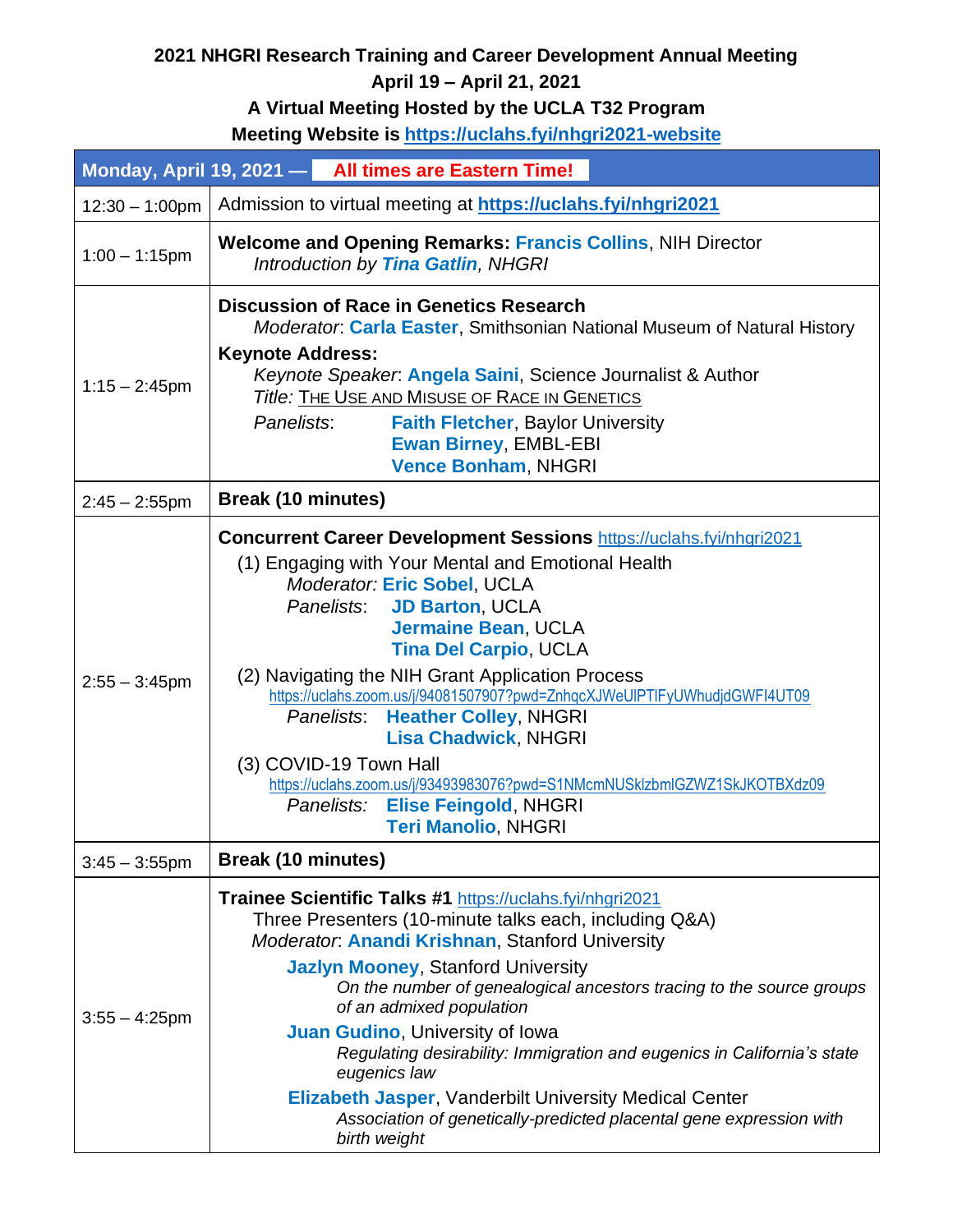|                  |                           | Monday, April 19, 2021 - All times are Eastern Time!                                                                                                                                                                                                                                                                                                                                                                                                                                                                                                                                                                                                                |                                                                                                                                                    |
|------------------|---------------------------|---------------------------------------------------------------------------------------------------------------------------------------------------------------------------------------------------------------------------------------------------------------------------------------------------------------------------------------------------------------------------------------------------------------------------------------------------------------------------------------------------------------------------------------------------------------------------------------------------------------------------------------------------------------------|----------------------------------------------------------------------------------------------------------------------------------------------------|
|                  |                           | Poster Session Lightning Talks #1 https://uclahs.fyi/nhgri2021<br>Ten Presenters (1-minute plugs for their talks in Poster Session #1)<br>Moderator: Kurt Christensen, Harvard Pilgrim Health Care Institute<br>Alison Antes, Washington University in St. Louis<br>What did principal investigators prioritize when making decisions<br>about conducting "essential" research during the COVID-19<br>pandemic?<br><b>Rachel Cohn, University of Connecticut, Jackson Laboratory</b><br>Investigation of TNNT2 genetic variants in heart failure<br><b>Hayden Davis, University of Washington</b><br>Does pheromone diversification play a key role in reproductive |                                                                                                                                                    |
| $4:25 - 4:40$ pm |                           | <i>isolation?</i><br><b>Arya Kaul, Harvard University</b><br>Genomics of resistance before the age of antibiotics                                                                                                                                                                                                                                                                                                                                                                                                                                                                                                                                                   |                                                                                                                                                    |
|                  |                           | Kathleen Mittendorf, Kaiser Permanente Center for Health Research<br>Can a patient-facing family history collection tool serve as an<br>underserved communities?                                                                                                                                                                                                                                                                                                                                                                                                                                                                                                    | alternative modality for hereditary cancer risk assessment in medically                                                                            |
|                  |                           | <b>Jeffrey Okamoto, University of Michigan</b><br>related traits.                                                                                                                                                                                                                                                                                                                                                                                                                                                                                                                                                                                                   | Single nuclei resolution chromatin profiling in skeletal muscle across<br>287 individuals reveals differential accessibility by sex, age, and T2D- |
|                  |                           | <b>Kara Quaid, Washington University, St. Louis</b><br>variation in human iPSCs                                                                                                                                                                                                                                                                                                                                                                                                                                                                                                                                                                                     | Defining the functional relationship between genetic and epigenetic                                                                                |
|                  |                           | <b>Cameron Thomas, University of Florida</b><br>investigation                                                                                                                                                                                                                                                                                                                                                                                                                                                                                                                                                                                                       | Impact of the ABCD-GENE score on cardiovascular outcomes with<br>CYP2C19-guided antiplatelet therapy after PCI: a multi-site, real-world           |
|                  |                           | <b>Bryan Thornlow, University of California, Santa Cruz</b><br>SARS-CoV-2 phylogenetics and genomic contact tracing                                                                                                                                                                                                                                                                                                                                                                                                                                                                                                                                                 |                                                                                                                                                    |
|                  |                           | Wei Zhou, Massachusetts General Hospital & Harvard University<br>Global biobank meta-analysis initiative: collaborative efforts of<br>2.5 million samples                                                                                                                                                                                                                                                                                                                                                                                                                                                                                                           | biobanks to power genetic discovery across human diseases with >                                                                                   |
| $4:40 - 4:50$ pm | <b>Break (10 minutes)</b> |                                                                                                                                                                                                                                                                                                                                                                                                                                                                                                                                                                                                                                                                     |                                                                                                                                                    |
| $4:50 - 5:50$ pm | <b>Poster Session #1</b>  |                                                                                                                                                                                                                                                                                                                                                                                                                                                                                                                                                                                                                                                                     |                                                                                                                                                    |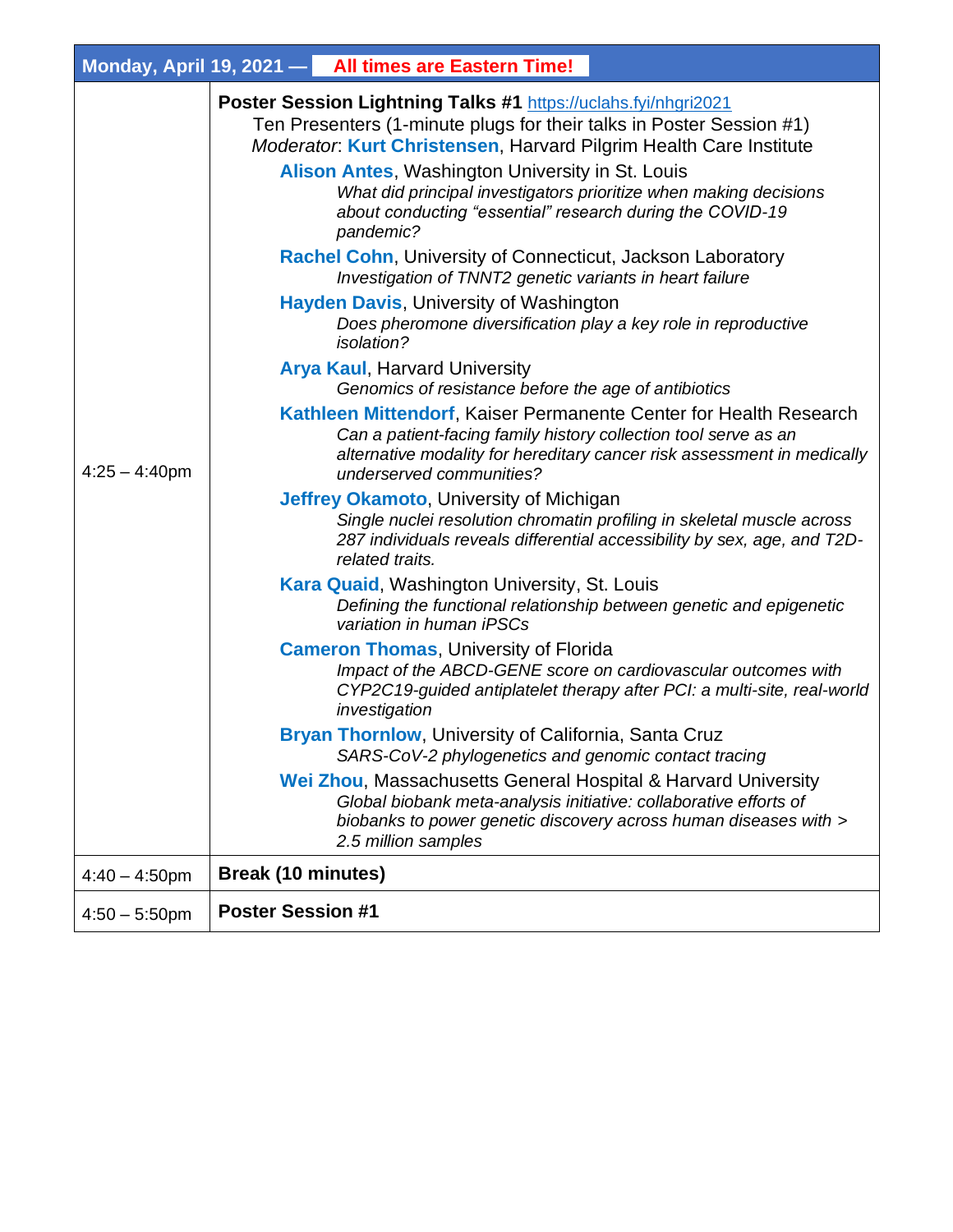|                  | Monday, April 19, 2021 - All times are Eastern Time!                                                                                                        |
|------------------|-------------------------------------------------------------------------------------------------------------------------------------------------------------|
|                  | <b>Moderated Networking Cafés</b><br>https://uclahs.zoom.us/j/98551475403?pwd=aFVaK2x4M1pVRS9iSjdnNG1lb1JXZz09                                              |
|                  | Topics:                                                                                                                                                     |
| $5:50 - 6:50$ pm | (1) Working in Academia:<br><b>Michael Boehnke, University of Michigan</b><br><b>Angela Brooks, University of California, Santa Cruz</b>                    |
|                  | (2) Working in Industry:<br><b>Marie-Luise Brennan, NIH</b><br>Erica Ramos, Genome Medical, Inc.                                                            |
|                  | (3) Talk to NHGRI Program Officer:<br>Dave Kaufman, NHGRI<br><b>Mike Pazin, NHGRI</b><br><b>Robb Rowley, NHGRI</b>                                          |
|                  | (4) Science Communication:<br><b>Sarah Bates, NHGRI</b><br><b>Prabana Ganguly, NHGRI</b><br><b>Jenn Montooth, NHGRI</b>                                     |
|                  | (5) Science Policy:<br><b>Amanda Conti, NHGRI</b><br><b>Allison McCague, NHGRI</b><br><b>Catharine Krebs, Physicians Committee for Responsible Medicine</b> |
|                  | $(6)$ ELSI:<br><b>Joy Boyer, NHGRI</b><br><b>Steve Joffe, University of Pennsylvania</b><br><b>Nicole Lockhart, NHGRI</b>                                   |
|                  | (7) Genome Sciences:<br><b>Carol Bult, Jackson Laboratory</b><br><b>Brenton Graveley, University of Connecticut</b>                                         |
|                  | (8) Genomic Medicine:<br><b>Bruce Korf, University of Alabama, Birmingham</b><br><b>Heidi Rehm, Harvard University</b>                                      |
|                  | (9) Finding a Postdoctoral Position:<br>Jason Moore, University of Pennsylvania<br>H Joseph Yost, University of Utah                                        |
|                  | (10) How to Start a Company:<br>Jay Shendure, University of Washington<br><b>Mike Snyder, Stanford University</b>                                           |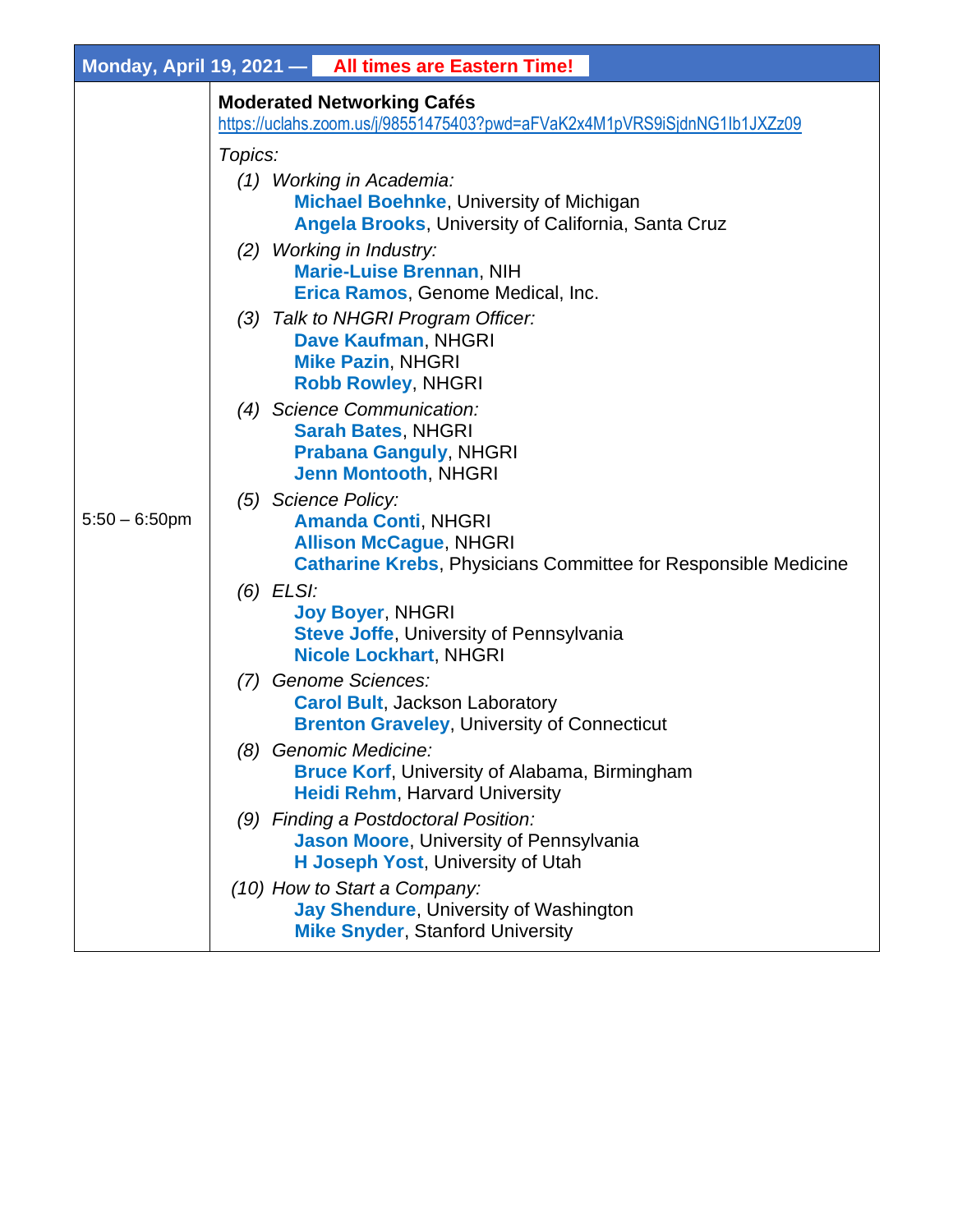|                   |                                                                                                                                                                                                                                                                                                                                                                                                                                                                                                                                                                                                                                           | Tuesday, April 20, 2021 - All times are Eastern Time!                                                                                                                                                                                                                                                                                                                                                                                                   |  |
|-------------------|-------------------------------------------------------------------------------------------------------------------------------------------------------------------------------------------------------------------------------------------------------------------------------------------------------------------------------------------------------------------------------------------------------------------------------------------------------------------------------------------------------------------------------------------------------------------------------------------------------------------------------------------|---------------------------------------------------------------------------------------------------------------------------------------------------------------------------------------------------------------------------------------------------------------------------------------------------------------------------------------------------------------------------------------------------------------------------------------------------------|--|
| $12:30 - 1:00$ pm |                                                                                                                                                                                                                                                                                                                                                                                                                                                                                                                                                                                                                                           | Admission to virtual meeting at https://uclahs.fyi/nhgri2021                                                                                                                                                                                                                                                                                                                                                                                            |  |
| $1:00 - 1:45$ pm  | Welcome & Keynote Speaker Introduction: Jeanette Papp, UCLA<br><b>Keynote Address:</b><br>Keynote Speaker. Harold Pimentel, UCLA<br>Title: SEQ AND YOU WILL FIND                                                                                                                                                                                                                                                                                                                                                                                                                                                                          |                                                                                                                                                                                                                                                                                                                                                                                                                                                         |  |
| $1:45 - 1:55$ pm  | <b>Break (10 minutes)</b>                                                                                                                                                                                                                                                                                                                                                                                                                                                                                                                                                                                                                 |                                                                                                                                                                                                                                                                                                                                                                                                                                                         |  |
| $1:55 - 2:45$ pm  | Panelists:<br>Panelists:<br>(3) COVID-19 Town Hall                                                                                                                                                                                                                                                                                                                                                                                                                                                                                                                                                                                        | <b>Concurrent Career Development Sessions</b><br>(1) Engaging with Your Mental and Emotional Health https://uclahs.fyi/nhgri2021<br>Moderator: Eric Sobel, UCLA<br><b>JD Barton, UCLA</b><br><b>Jermaine Bean, UCLA</b><br><b>Tina Del Carpio, UCLA</b><br>(2) Navigating the NIH Grant Application Process<br>https://uclahs.zoom.us/j/94081507907?pwd=ZnhqcXJWeUlPTIFyUWhudjdGWFI4UT09<br><b>Heather Colley, NHGRI</b><br><b>Lisa Chadwick, NHGRI</b> |  |
|                   | Panelists:                                                                                                                                                                                                                                                                                                                                                                                                                                                                                                                                                                                                                                | https://uclahs.zoom.us/j/93493983076?pwd=S1NMcmNUSklzbmlGZWZ1SkJKOTBXdz09<br><b>Lucia Hindorff, NHGRI</b><br><b>Carolyn Hutter, NHGRI</b>                                                                                                                                                                                                                                                                                                               |  |
| $2:45 - 2:55$ pm  | <b>Break (10 minutes)</b>                                                                                                                                                                                                                                                                                                                                                                                                                                                                                                                                                                                                                 |                                                                                                                                                                                                                                                                                                                                                                                                                                                         |  |
| $2:55 - 3:25$ pm  | <b>Concurrent Sessions</b><br>(1) Trainee Scientific Talks #2 https://uclahs.fyi/nhgri2021<br>Three Presenters (10-minute talks each, including Q&A)<br>Moderator: PingHsun Hsieh, University of Washington<br>Elias Awad, University of Alabama, Birmingham<br>Rescue of NF1 cryptic splice site in exon 13 mRNA with antisense<br>morpholino treatment<br>Lana Harshman, University of California, San Francisco<br>Functional characterization of gene regulatory elements differentiating<br>modern and archaic humans<br>Alicia Dominguez, University of Michigan<br>Population structure mediates the tradeoff between accuracy and |                                                                                                                                                                                                                                                                                                                                                                                                                                                         |  |
|                   | Panelists:                                                                                                                                                                                                                                                                                                                                                                                                                                                                                                                                                                                                                                | generalizability of polygenic risk scores of bipolar disorder.<br>(2) Executive Session: Training Coordinators Only<br>https://uclahs.zoom.us/j/96687836794?pwd=VIJrTDRKVEZnRIRqM0NaTCtEZnV3dz09<br>Recruitment, Retention, Collaboration<br><b>Moderator. Tina Gatlin, NHGRI</b><br><b>Debra Murray, Baylor University DAP</b><br>Zia Isola, University of California, Santa Cruz DAP                                                                  |  |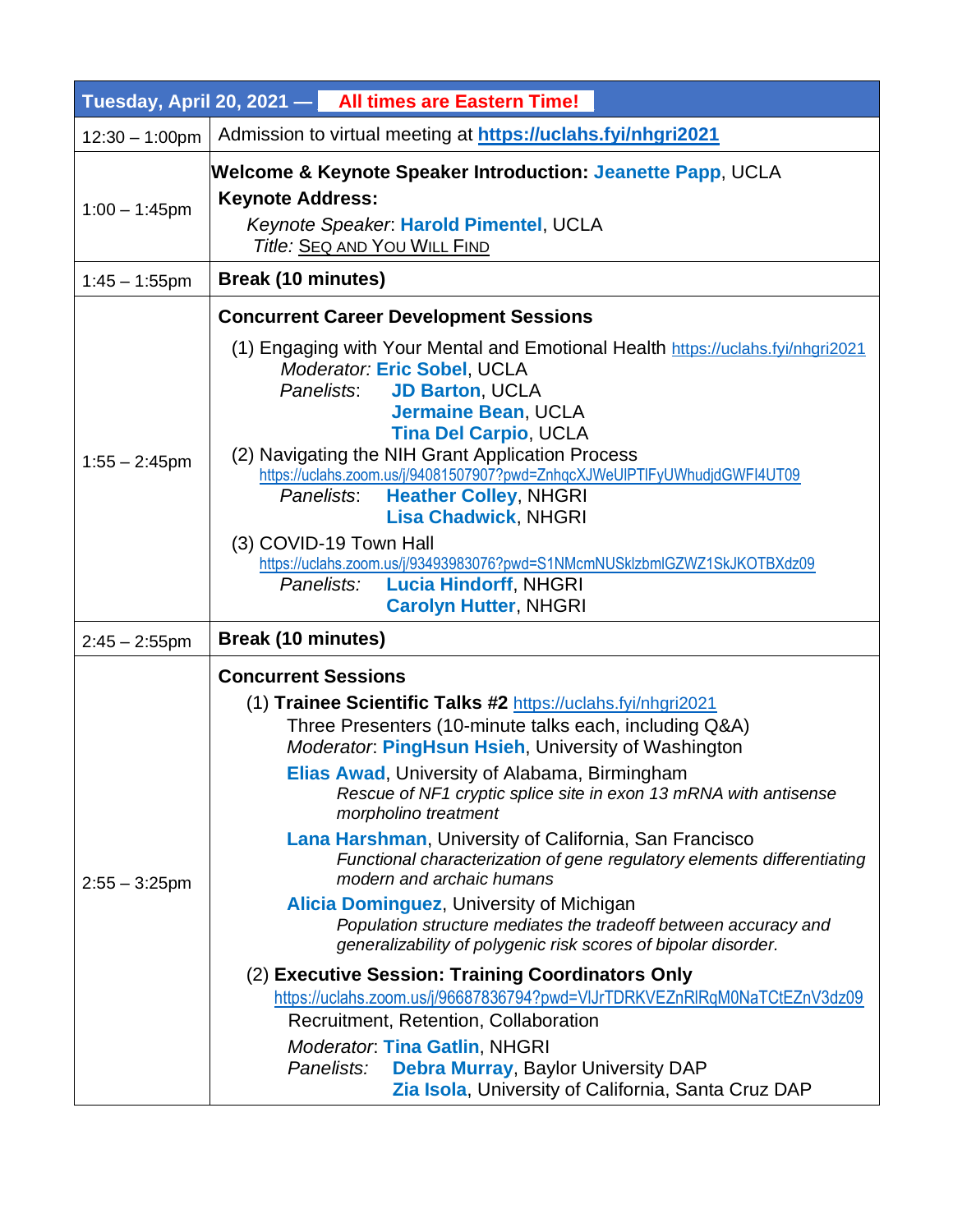|                  |                           | Tuesday, April 20, 2021 - All times are Eastern Time!                                                                                                                                 |
|------------------|---------------------------|---------------------------------------------------------------------------------------------------------------------------------------------------------------------------------------|
|                  |                           | Poster Session Lightning Talks #2 https://uclahs.fyi/nhgri2021                                                                                                                        |
|                  |                           | Ten Presenters (1-minute plugs for their talks in Poster Session #2)<br>Moderator: Dustin Baldridge, Washington University, St. Louis                                                 |
| $3:25 - 3:40$ pm |                           | <b>Sydney R. Anderson, Washington University, St. Louis</b><br>Identification of long non-coding RNAs as biomarkers for multiple<br>myeloma progression                               |
|                  |                           | <b>Matthew Bailey, University of Utah</b><br>Enhanced drug-screening informatics in tumor organoids provides<br>improved metrics for precision oncology                               |
|                  |                           | Daniel Chavez-Yenter, University of Utah<br>"La Piedra Rosetta": a content analysis of health-specific stories on<br>genetic testing from U.S. national Spanish-language news outlets |
|                  |                           | <b>Katherine Hendy, University of Michigan</b><br>Biomedicalized discussions of genomics and addiction in media<br>discussions of opioid epidemic                                     |
|                  |                           | Daphne Martschenko, Stanford University<br>Building a public repository of FAQs: genomic findings on social and<br>behavioral outcomes                                                |
|                  |                           | <b>Evonne McArthur, Vanderbilt University</b><br>Quantifying the relationship between 3D genome structure and the<br>genetic architecture of complex traits                           |
|                  |                           | <b>Gwen Miller, Broad Institute</b><br>Genomic characterization of the Cancer Cell Line Factory's patient-<br>derived models                                                          |
|                  |                           | <b>Ashley Robbins, University of Pennsylvania</b><br>Spatiotemporal profiling of the adult murine cerebellum at single-cell<br>resolution via in situ split-pool barcoding            |
|                  |                           | <b>Thomas Sasani, University of Washington</b><br>Discovery of a quantitative trait locus for the germline mutation rate in<br>mice                                                   |
|                  |                           | <b>Mike Thompson, UCLA</b><br>Context-specific transcriptome-wide association studies                                                                                                 |
| $3:40 - 3:50$ pm |                           | <b>Closing Remarks: Luis Cubano, NHGRI</b>                                                                                                                                            |
| $3:50 - 4:50$ pm | <b>Poster Session #2</b>  |                                                                                                                                                                                       |
| $4:50 - 5:00$ pm | <b>Break (10 minutes)</b> |                                                                                                                                                                                       |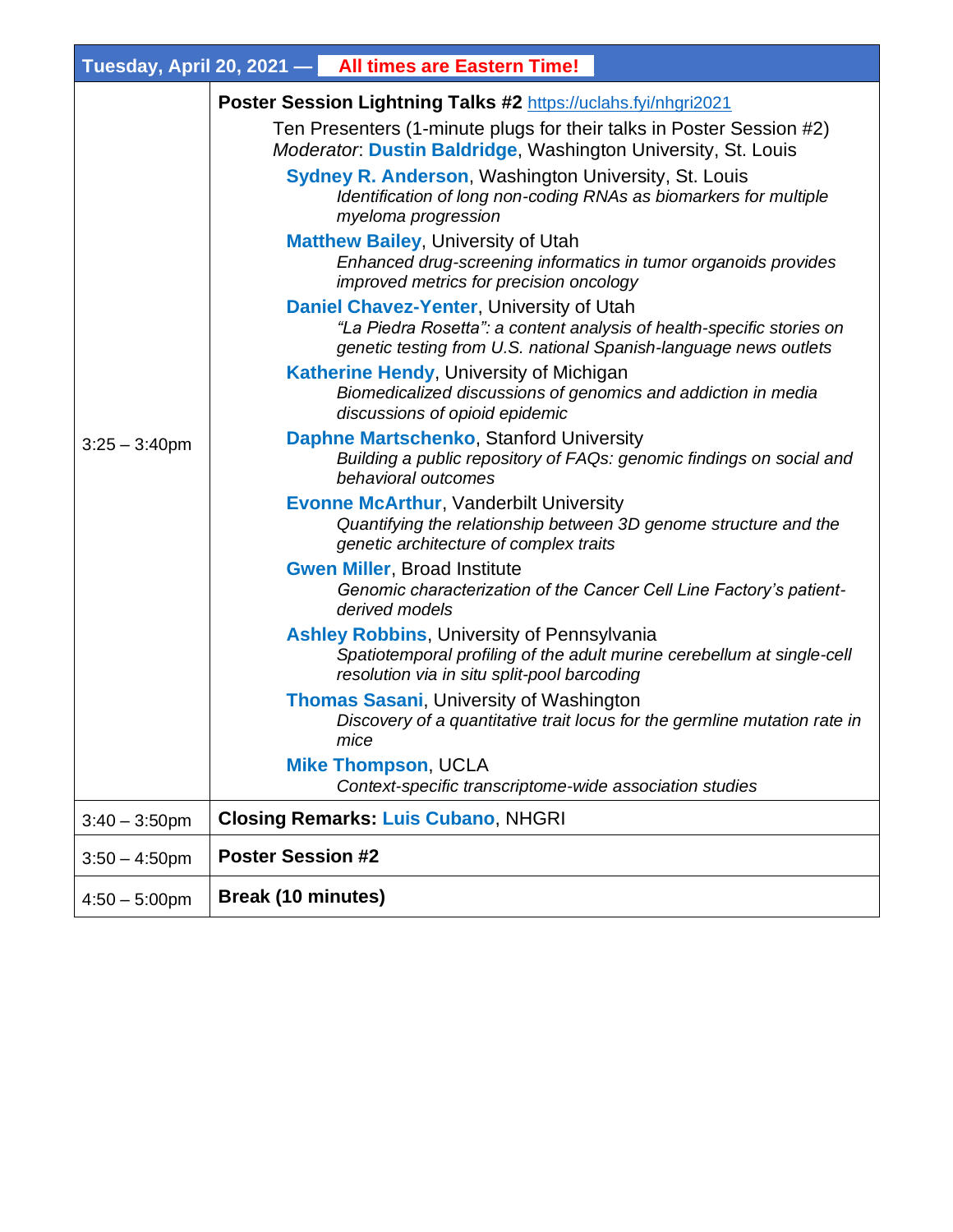|                  | Tuesday, April 20, 2021 - All times are Eastern Time!                                                                                                   |
|------------------|---------------------------------------------------------------------------------------------------------------------------------------------------------|
|                  | <b>Moderated Networking Cafés</b><br>https://uclahs.zoom.us/j/98551475403?pwd=aFVaK2x4M1pVRS9iSjdnNG1lb1JXZz09                                          |
|                  | Topics:                                                                                                                                                 |
|                  | (1) Working in Academia:<br>H Joseph Yost, University of Utah                                                                                           |
| $5:00 - 6:00$ pm | (2) Working in Industry:<br><b>Marie-Luise Brennan, NIH</b><br>Erica Ramos, Genome Medical, Inc.                                                        |
|                  | (3) Talk to NHGRI Program Officer:<br><b>Joy Boyer, NHGRI</b><br><b>Mike Pazin, NHGRI</b><br><b>Robb Rowley, NHGRI</b>                                  |
|                  | (4) Science Communication:<br><b>Sarah Bates, NHGRI</b><br><b>Prabana Ganguly, NHGRI</b><br><b>Jenn Montooth, NHGRI</b>                                 |
|                  | (5) Science Policy:<br>Elena Ghanaim, NHGRI<br><b>Cristina Kapustij, NHGRI</b><br><b>Catharine Krebs, Physicians Committee for Responsible Medicine</b> |
|                  | $(6)$ ELSI:<br>Dave Kaufman, NHGRI<br><b>Debra Mathews, Johns Hopkins University</b><br><b>Rene Sterling, NHGRI</b>                                     |
|                  | (7) Genome Sciences:<br><b>Michael Boehnke, University of Michigan</b><br><b>Brenton Graveley, University of Connecticut</b>                            |
|                  | Genomic Medicine:<br>(8)<br>Bruce Korf, University of Alabama, Birmingham<br><b>Heidi Rehm, Harvard University</b>                                      |
|                  | (9) Finding a Postdoctoral Position:<br>Jason Moore, University of Pennsylvania                                                                         |
|                  | (10) How to Start a Company:<br>Steve Fodor, 13.8, Inc.<br>David C Schwartz, University of Wisconsin                                                    |